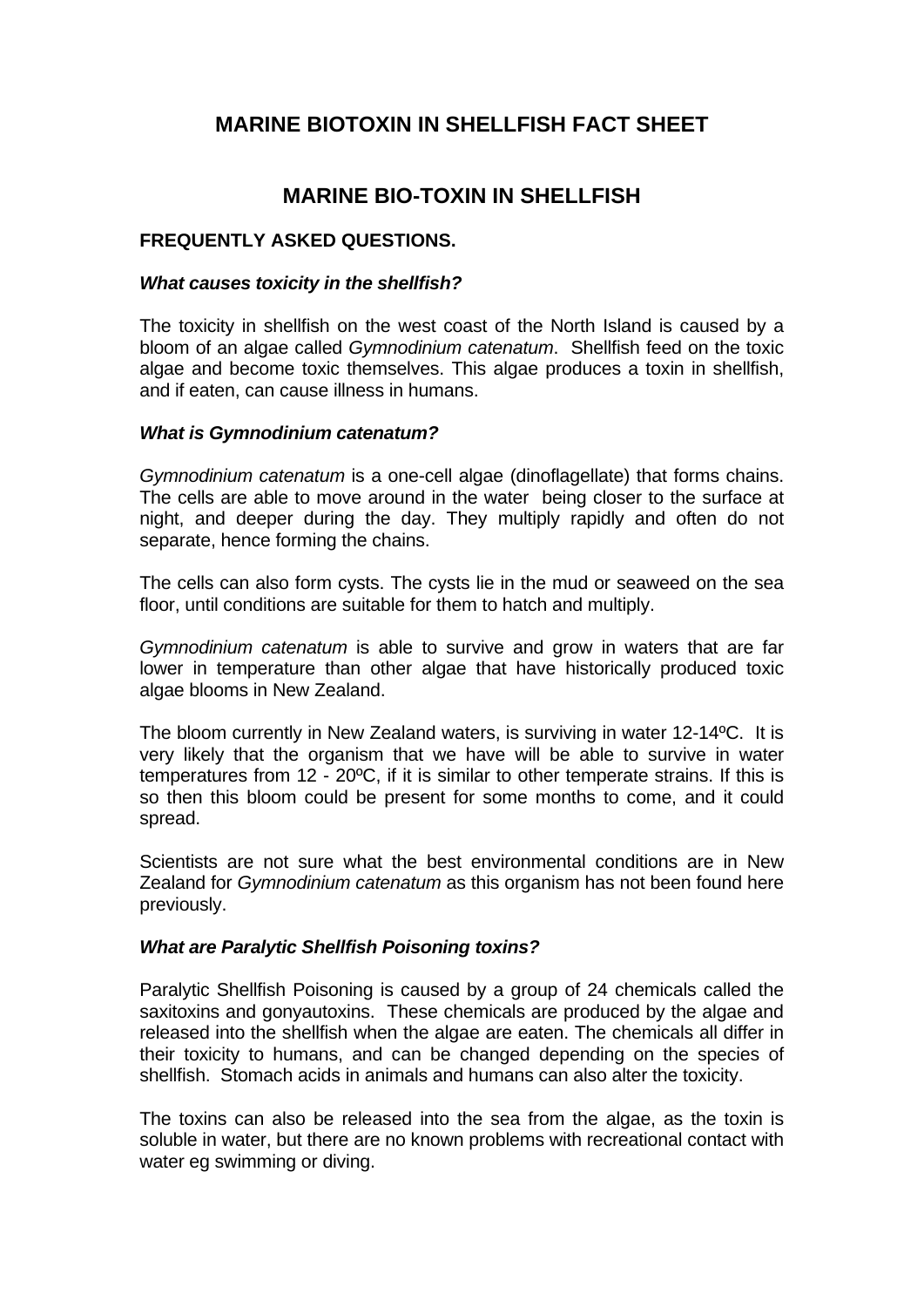### *At what levels of toxicity are people at risk of illness and death?*

The risk of illness depends on a number of factors such as your current state of health, weight, which toxins are present and how much toxin is in the shellfish. **The toxins are heat stable so cooking the shellfish will not remove them.**

The Ministry of Health issues warnings to the public when the toxicity is measured at 80ug/100g (saxitoxin equivalent). At this level of toxicity we expect that the toxins will not affect most people. In the current event, levels of toxin have been found at up to 50 times this warning level.

People have become ill from eating shellfish which were only 10 times above the warning level. Now that some areas have reported levels at 50 times higher than the warning level, we would expect adults could eat enough shellfish in one meal to cause illness, and in some cases death.

In overseas PSP events caused by *Gymnodinium catenatum*, people have been put on life support in hospital for up to 10 days and up to 15% of the people who ate shellfish died.

#### *What are the symptoms of Paralytic Shellfish Poisoning?*

- Numbness and tingling (prickly feeling) around the mouth, face or extremities first.
- Headache and dizziness.
- Moderate to severe symptoms include a spread of the prickly areas, floating feeling, difficulty swallowing and speaking with slight difficulty in breathing and a rapid heart rate.
- Symptoms can progress to dizziness; double vision and paralysis and eventually breathing may stop

It is possible that these symptoms may take as long as 12 hours to start developing and then may progress rapidly causing respiratory failure within 2 hours. Overseas reports indicate that the affected person is aware of the symptoms throughout and can be quite calm.

If you are ill with these types of symptoms after eating shellfish from any area please consult your doctor immediately and advise health protection staff at your local public health service.

If somebody is seen to have these symptoms and to suffer breathing failure after eating shellfish, you will need to do rescue breathing and cardiac massage until you can get the person onto artificial respiration.

There is no antidote and the person has to be kept alive until the nerves become free of toxin and they are able to recover.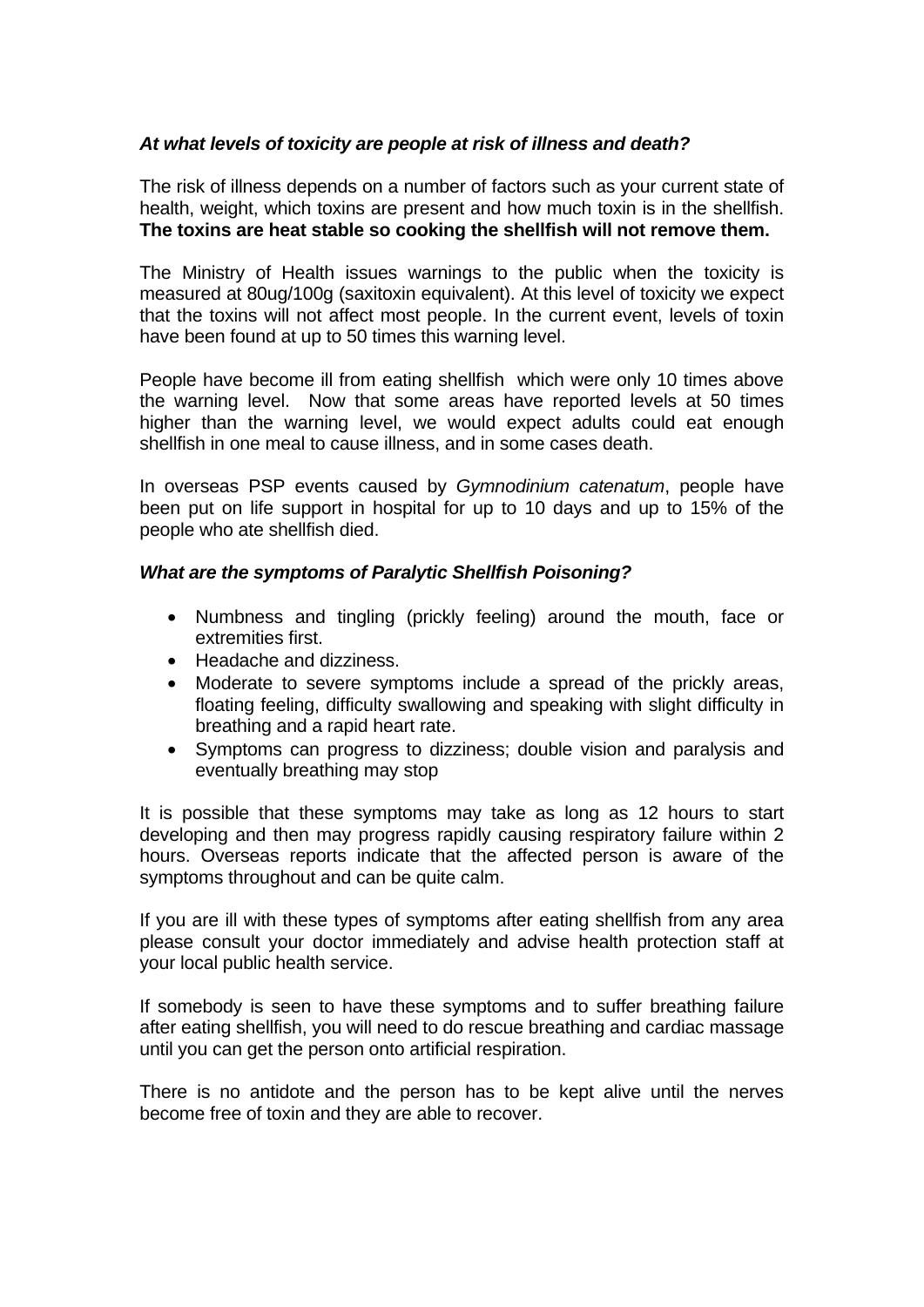## *What shellfish are affected?*

The species that appears to have taken in the highest amounts of toxins so far are Green-lipped mussels. Other species have been found with toxins that are in the range where illness is possible. These include tuatua, toheroa, cockles and pipi. Other species like oysters, paua, kina, scallops and other surf clams should not be taken from the affected areas. Whitebait appear to be unaffected so far. Crab and crayfish must be gutted prior to cooking.

We do not have enough information on the rates of toxin intake and loss from the shellfish to be able to advise the public on the safety of individual shellfish species.

## *Are the shellfish for sale in shops safe to eat?*

Yes – all the commercial shellfish growing areas have in place a strict monitoring programme for shellfish toxins.

## *Why does the Ministry of Health issue warnings about areas of the coastline?*

The Ministry issues warnings in advance as a precaution. Although comprehensive sampling programmes are in place, the results take time and it is simply not possible to tell from looking at the shellfish which are toxic and which are not. It is also not possible to say how quickly shellfish at a site can change so you may have got away with eating shellfish from a site one week and not do so days later. The area affected by closure is determined by the nearest point at which toxins were either absent, or at levels below the closure level.

## *How variable are the toxins within a shellfish species?*

Overseas studies have shown that shellfish from the same site can have very different toxin levels. Some neighbouring shellfish have been found to vary by over 30 times. You may eat some shellfish from the same harvest with lower toxicity than your partner or children. It is not possible to tell from looking at the shellfish which is toxic and which is not. It is also not possible to say how quickly shellfish at a site can change in toxicity. What you were able to eat last week may be a very different proposition this week.

## *Do the toxins affect the flesh of fish?*

The Ministry of Health is advising people that it is safe to eat the muscle of fish, but not the guts of fish that feed on algae or shellfish. The gut contents of these fish should be disposed of carefully, so that animals like cats and dogs cannot feed on them. We have already received reports of cats and dogs becoming ill from eating shellfish, and possibly the guts of fish. **Cooking does not destroy the toxin** and can spread it from the gut to other parts of the fish so it is important to gut species that may feed on shellfish or plankton before cooking.